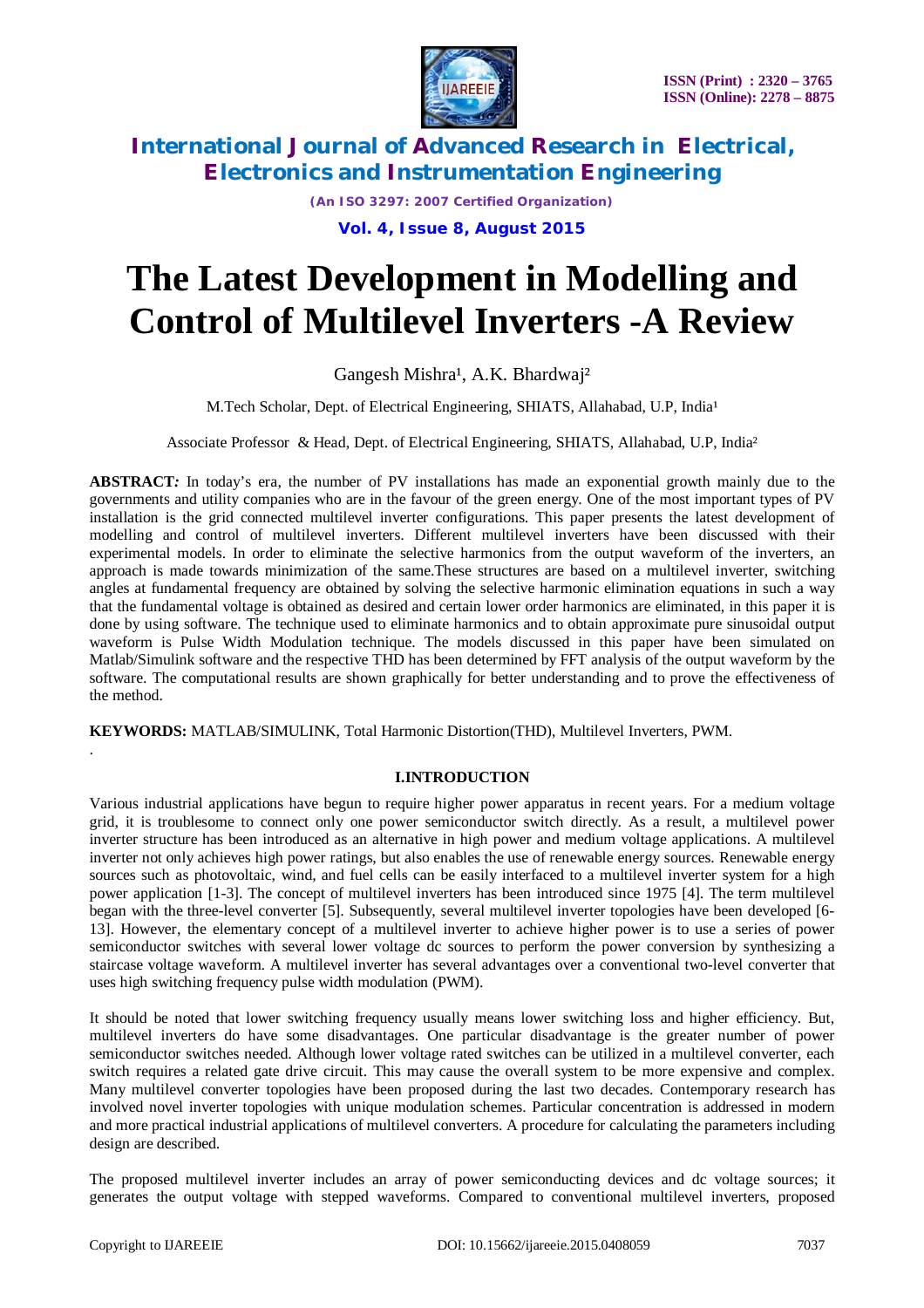

*(An ISO 3297: 2007 Certified Organization)*

### **Vol. 4, Issue 8, August 2015**

multilevel inverter is used to synthesize the output voltage and current with reduced harmonic distortion and lower electromagnetic interference (EMI). By increasing number of levels in the output of multilevel inverter, the output voltage will have more number of steps in generating a staircase waveform, which results in reduced harmonic distortion. However, the generation of large number of levels in the output will increase the number of devices and that will be controlled or compensated by the proposed multilevel inverter topology. That means the complexity of the equipment is minimized.

### **II.PROPOSED MULTILEVEL INVERTERS**

The multilevel inverters can be divided into two groups from the view point of the dc voltage sources amplitudes: the symmetric and the asymmetric topologies. In the symmetric topology, the values of all of the dc voltage sources are equal. This characteristic gives the topology with good modularity. However, the number of the switching devices will be increased by increasing the number of output voltage level. In order to increase the number of output voltage level, the values of the dc voltage sources are selected to be different, these topologies are called asymmetric.

| Multilevel<br>Inverter<br><b>Types</b> | 15 Level | 17 Level | 27 Level | $\vert$ 31 Level |
|----------------------------------------|----------|----------|----------|------------------|
|----------------------------------------|----------|----------|----------|------------------|

#### **A. Fifteen Level Inverter**

The traditional two or three levels inverter does not completely eliminate the unwanted harmonics in the output waveform. When the number of levels increases, the total harmonic distortion decreases significantly. This proposed method produce the pulses using Matlab/Simulink based embedded controller for fifteen level asymmetrical cascaded multilevel inverter. Each H-bridge inverter can produce fifteen different voltages, the output levels are 7Vdc, 6Vdc, 5Vdc, 4Vdc, 3Vdc, 2Vdc, Vdc, 0, -Vdc, -2Vdc, -3Vdc, -4Vdc, -5Vdc, -6Vdc, -7Vdc.



Figure 1. Simulation Diagram of 15-Level Inverter

One of the advantages of this type of multilevel inverter is that it needs less number of components comparative to the Diode clamped or the flying capacitor, so the price and the weight of the inverter is less than that of the two former types. Soft-switching techniques can be used to reduce switching losses and device stresses.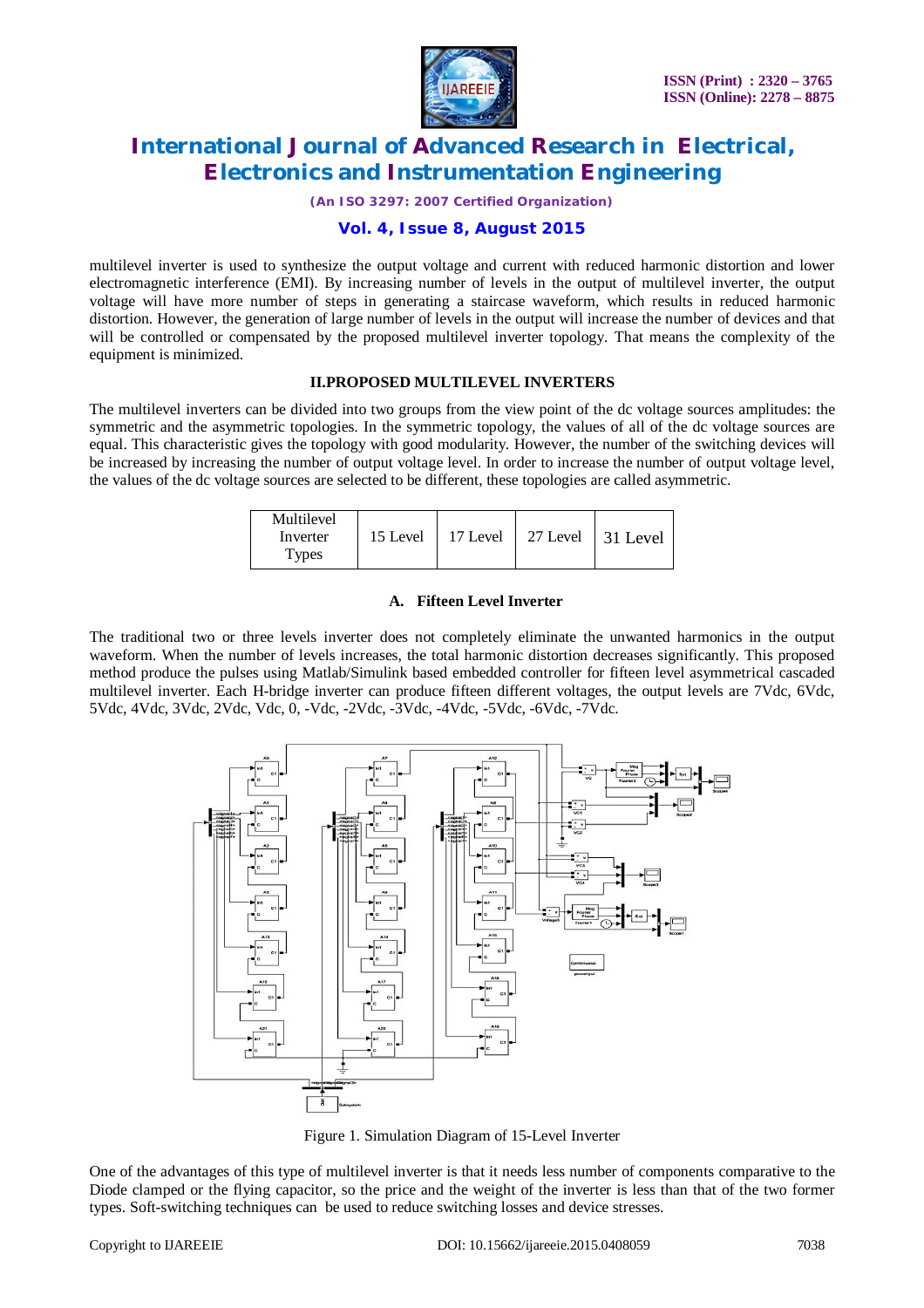

*(An ISO 3297: 2007 Certified Organization)*

**Vol. 4, Issue 8, August 2015**

The total harmonic distortion (THD), which is a measure of closeness in shape between a waveform and its fundamental component.When the voltage levels of the topologies are increases, the harmonic content of the output voltage waveform decreases significantly. The switching loss of the proposed system was low compared with the minimum levels of cascaded multilevel inverter by using this embedded controller. The Total Harmonic Distortion (THD) was reduced so that the performance of the proposed system also increased.



**B. Seventeen Level Inverter**

The main advantages of the seventeen level inverter are: (a) Improve the output voltage quality, (b) Reduced number of switching devices, cost & complexity, (c) Improves the power factor, (d) Small on-state voltage drop and conduction losses, (d) Reduction of dv/dt stresses on the load; Using optimized harmonic stepped waveform technique. The output waveform of Three Phase Single switch cascaded multilevel inverter circuit was simulated using MATLAB. The total harmonic content present in the output current of proposed circuit after applying OHSW is 7.16% in MATLAB.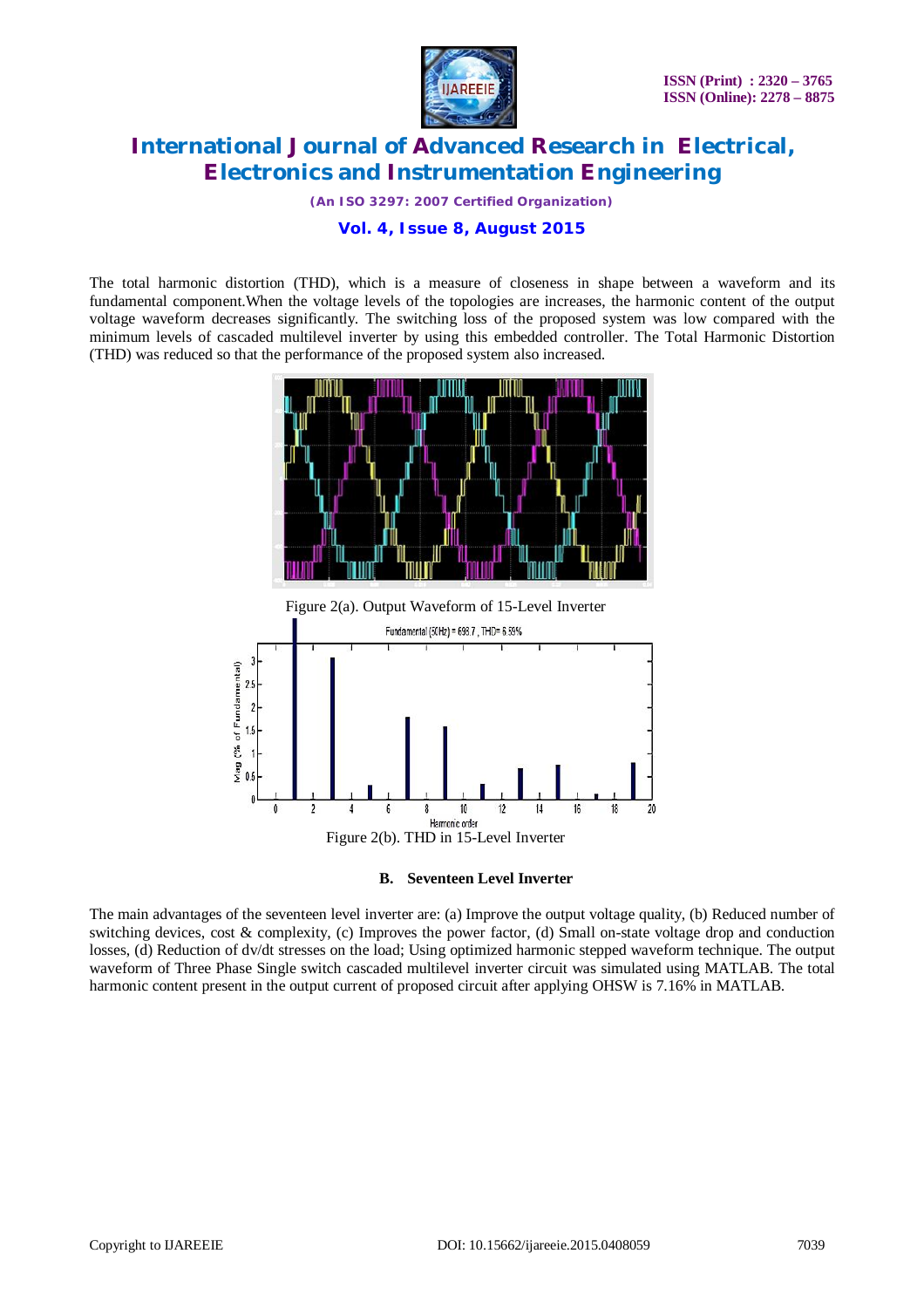

*(An ISO 3297: 2007 Certified Organization)*

### **Vol. 4, Issue 8, August 2015**



Figure 3. Seventeen Level Inverter Simulink Model



Figure 4(a). Output Waveform of 17-Level Inverter

In the FFT analysis, one cycle of output stepped waveform of 17-level inverter is shown in figure 4(a). on the basis of this waveform the total harmonic distortion in 17-level inverter is calculated by FFT analysis and the calculated THD with its plot has been shown in figure 4(b) below.



Figure 4(b). Total Harmonic Distortion of 17-Level Inverter

#### **C. Twenty Seven Level Inverter**

It gives three phase output voltage of 27Levels. Usually multilevel inverter needs more number of DC source. But here the single DC source is used with multi winding transformer. The level shift multicarrier PWM allows obtaining the desired number of voltage and frequency. The model can be used for the applications like drives, inverter etc.,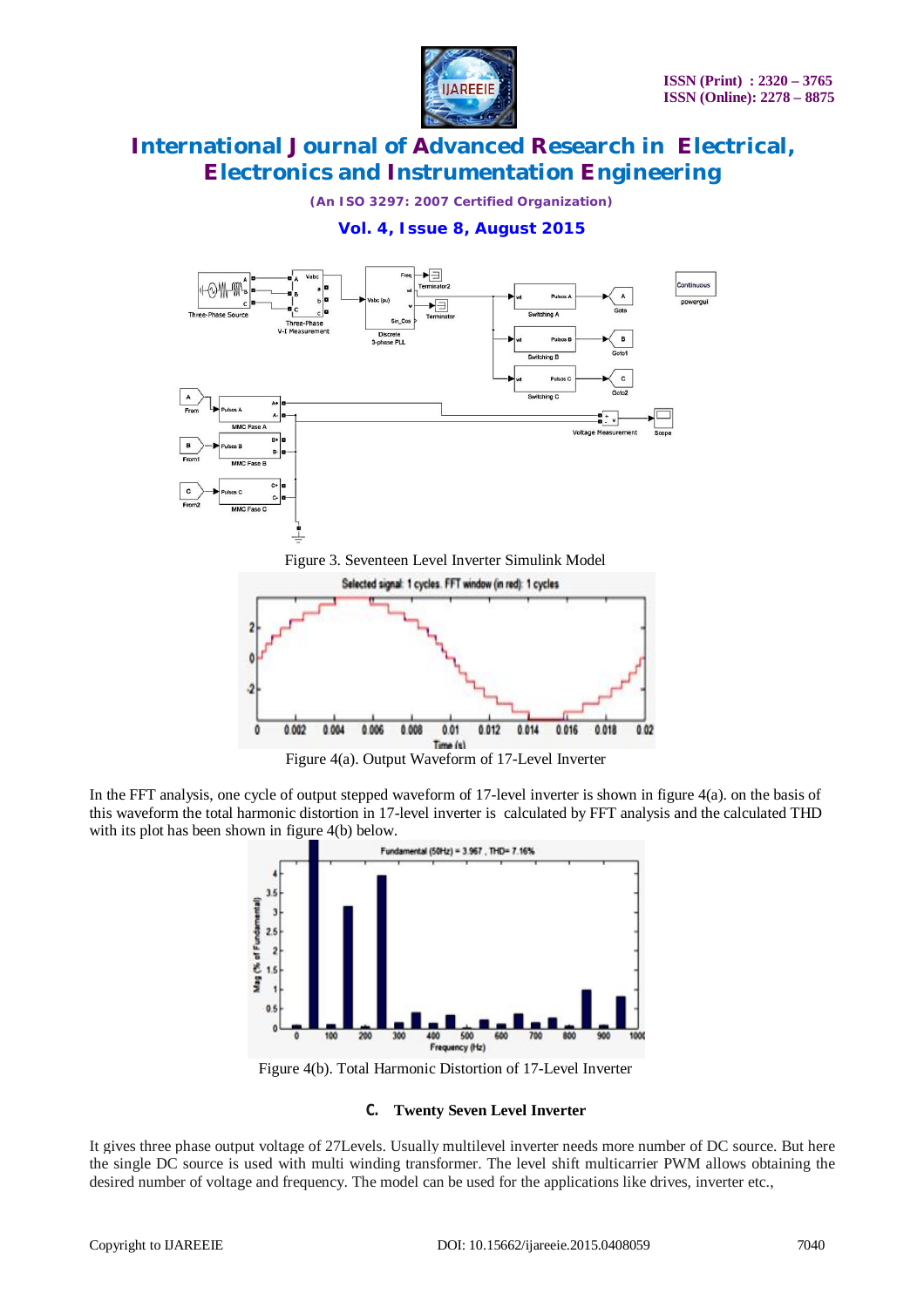

*(An ISO 3297: 2007 Certified Organization)*

### **Vol. 4, Issue 8, August 2015**



Figure 5. Three Phase 27 Level Inverter Simulink Model



Figure 6(a). Output Waveform of Three Phase 27 Level Inverter

In the FFT analysis, one cycle of output stepped waveform of 27-level inverter is shown in figure 6(a). on the basis of this waveform the total harmonic distortion in 27-level inverter is calculated by FFT analysis and the calculated THD with its plot has been shown in figure 6(b) below.



Figure 6(b). Total Harmonic Distortion in Three Phase 27 Level Inverter

An improved new hybrid 27 level multilevel inverter structure is proposed. Basic new hybrid inverter scheme is to get the better sinusoidal output compared with low level inverters. The asymmetrical multilevel inverter is used to obtain a high resolution. By this method decrease the input voltage and get better efficiency in a 27-level multi-level inverter structure. The asymmetrical hybrid technique is used to improve the level of inverter and extends the design flexibility and reduces the harmonics.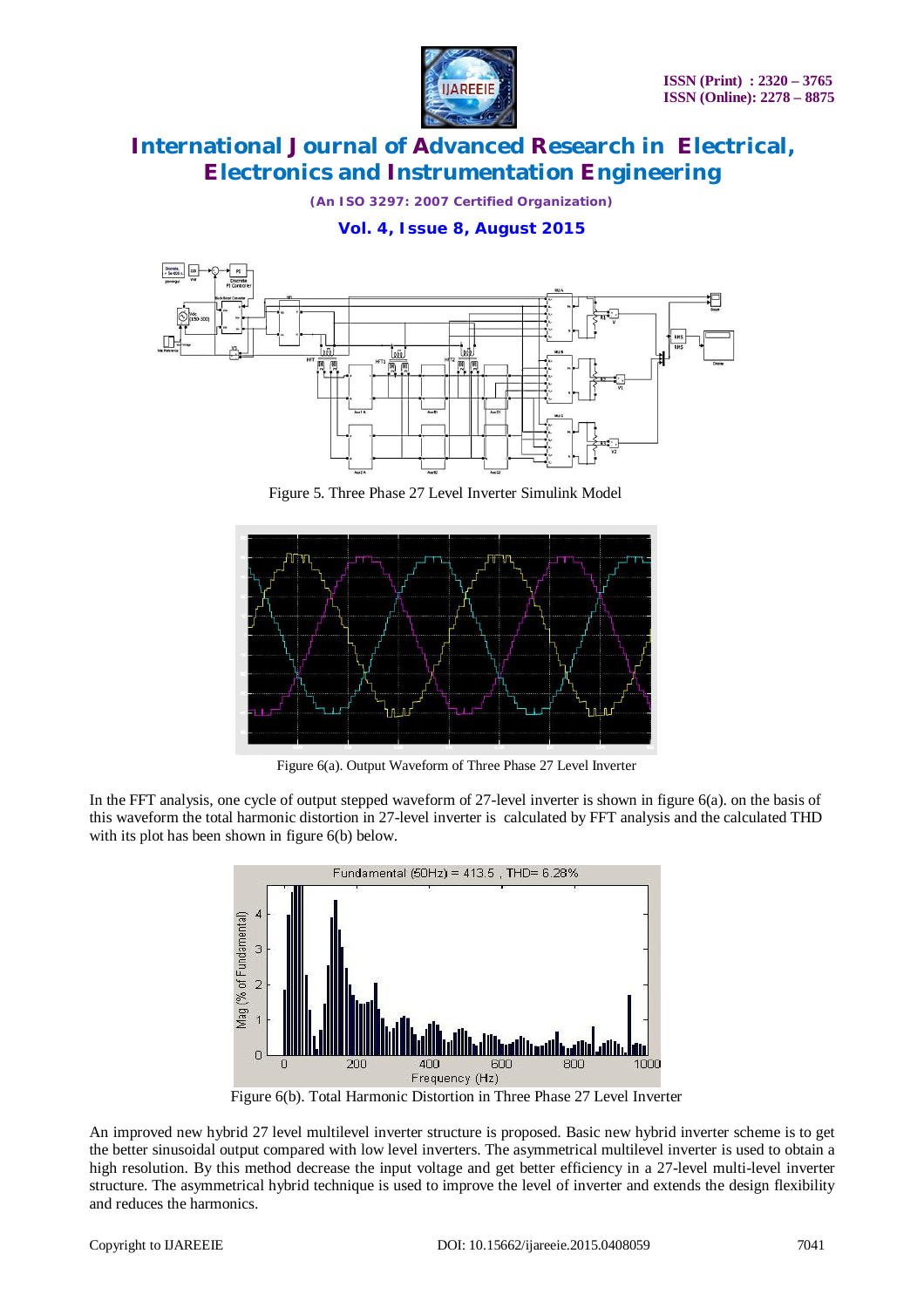

*(An ISO 3297: 2007 Certified Organization)*

### **Vol. 4, Issue 8, August 2015**

#### **D. Thirty One Level Inverter**

Four half H bridges are used with four (binary logic) distributed DC sources (1:2:4:8). Level shift sinusoidal modulation scheme used to obtain the desired level and output voltage. The model can be used for the applications like drives, inverter etc. Cascaded multilevel inverter with asymmetrical configuration, since it uses several levels of dc voltage sources, which would be available from batteries, ultra-capacitors, or fuel cells. Because of these several levels of dc sources may cause voltage unbalances which leads to the increase of harmonics and total harmonic distortion.



Figure 7. 31-Level Inverter Simulink Model

The Matlab/Simulink model of the proposed inverter for 31-level output is shown in Figure 7. The output waveform and the total harmonic distortion is presented in the figure below. The total harmonic distortion in 31-level inverter is calculated to be 3.88% where fundamental frequency was 317.4 at 50hz supply.



Figure 8(a). Magnified Output Waveform of 31-Level Inverter

In the FFT analysis, one cycle of output stepped waveform of 31-level inverter is shown in figure 8(a). on the basis of this waveform the total harmonic distortion in 31-level inverter is calculated by FFT analysis and the calculated THD with its plot has been shown in figure  $8(b)$ .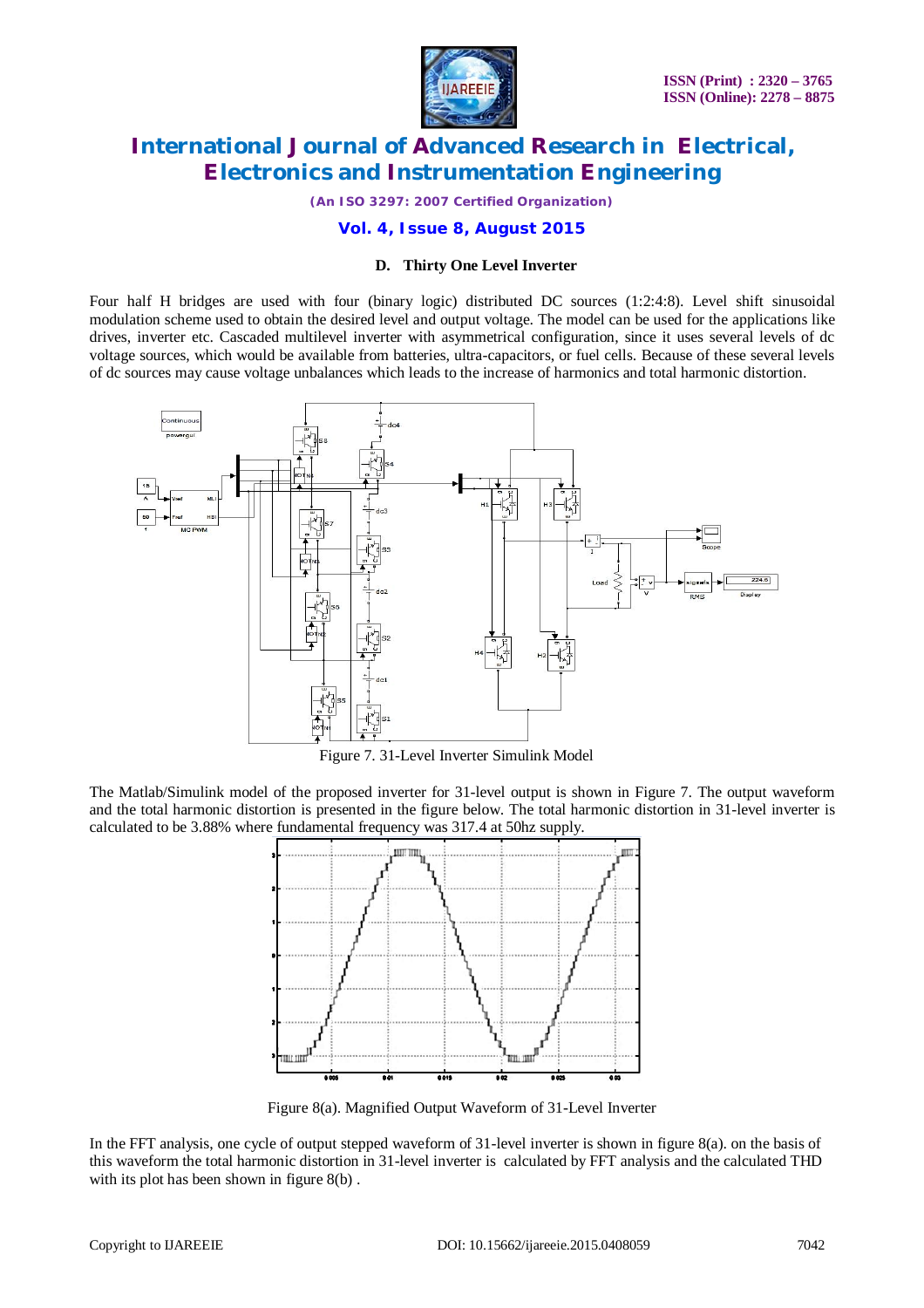

*(An ISO 3297: 2007 Certified Organization)*

### **Vol. 4, Issue 8, August 2015**



Figure 8(b). THD in 31-Level Inverter



Figure 9. Output Waveform-Large View of 31-Level Inverter

### **III. RESULTS AND DISCUSSION**

The main attention behind the objective of proposed project fifteen, seventeen, twenty seven and thirty one level inverter topologies is to achieve the high power quality, low total harmonic distortion and better power factor. The harmonic content can be measured in terms of total harmonic distortion by using FFT analysis harmonic spectrum. The proposed multilevel inverters have been validated using MATLAB/SIMULINK software and the comparison of results on basis of analysis has been tabulated below.

| No. of Levels | <b>Fundamental Frequency</b> | <b>Total Harmonic Distortion</b> |
|---------------|------------------------------|----------------------------------|
| 15            | 698.7                        | 6.59%                            |
| 17            | 3.967                        | 7.16%                            |
| 27            | 413.5                        | 6.28%                            |
| 31            | 317.4                        | 3.88%                            |

The attractive features of a multilevel inverter can be briefly summarized as follows.